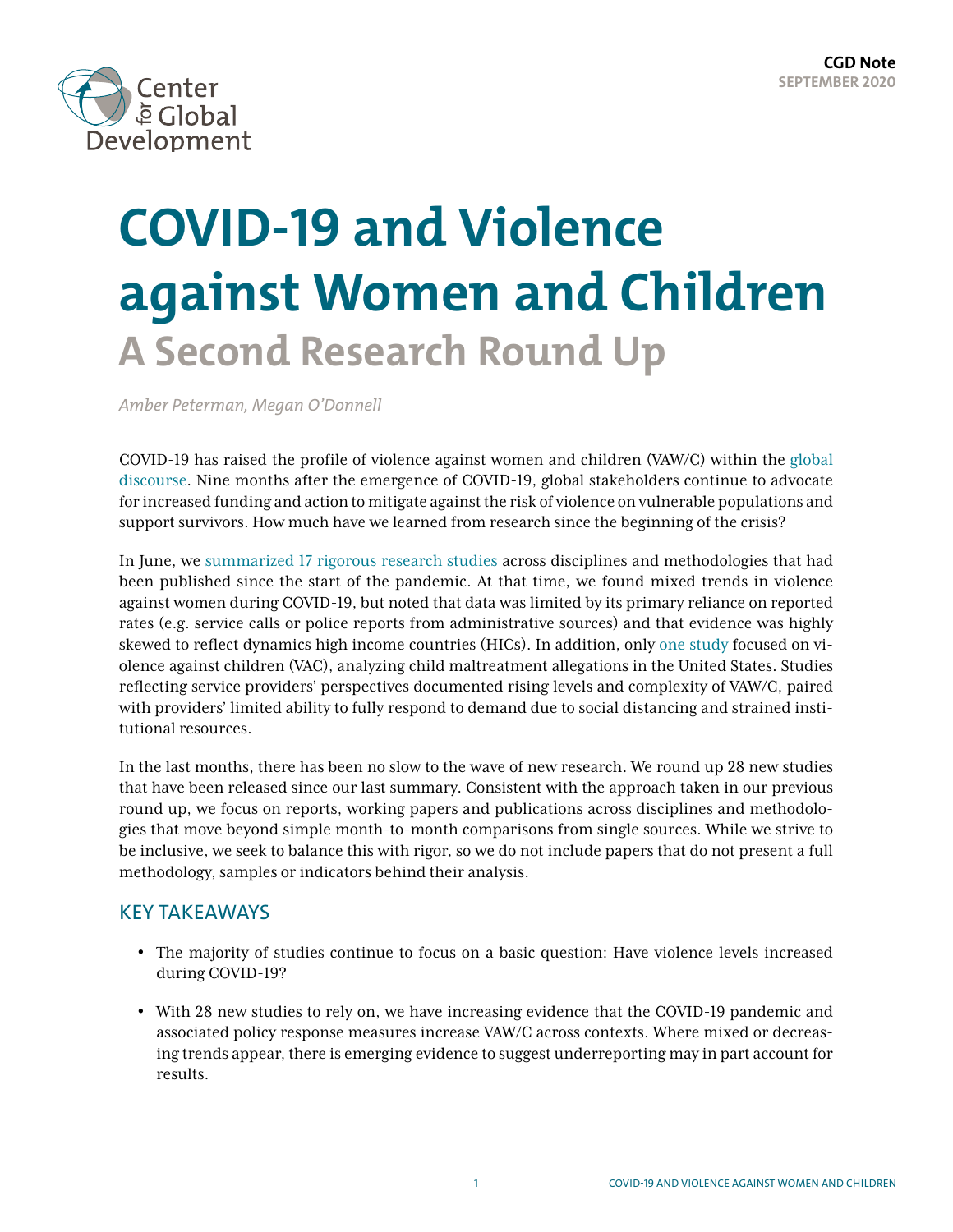- Given the increasing number of studies reporting on primary data collected during COVID-19, often using remote survey methodologies, additional attention and reporting on ethics is needed to ensure a 'do no harm' approach.
- As in our last round up, service providers report additional needs from clients coupled with additional challenges due to lockdown measures and strained resources.
- Future studies focused on COVID-19 and VAW/C should prioritize "actionable" research, informing evidence-based policy and financing responses including possible prevention and mitigation measures—rather than simply examining trends.

## AN OVERVIEW OF NEW STUDIES: RESEARCH QUESTIONS, GEOGRAPHIES, AND METHODS

Overwhelmingly, research focuses primarily on documenting trends in VAW/C during the pandemic. We find 18 new papers—the majority of which (10) find increases in violence during COVID-19 or due to associated response measures. The remaining find mixed impacts (5), no change (1) or decreases (3), the latter primarily in reported child maltreatment measures (due to school closures). These results point more concretely to increases as compared to [the first batch of studies](https://www.cgdev.org/publication/covid-19-violence-against-women-and-children-what-have-we-learned-so-far)—potentially due to a heavier reliance on primary data collection of VAW/C measures from respondents directly, rather than relying on reported measures. In total, eight studies collect primary survey data—six via online platforms or mobile surveys—and two from hospital clinical records.

The geographic distribution of studies is also more diverse. While most studies still focus on HICs, there is increasing diversification outside the United States, including studies in [Argentina](https://publications.iadb.org/en/covid-19-lockdowns-and-domestic-violence-evidence-from-two-studies-in-argentina), [Bangla](https://www.thelancet.com/journals/langlo/article/PIIS2214-109X(20)30366-1/fulltext)[desh](https://www.thelancet.com/journals/langlo/article/PIIS2214-109X(20)30366-1/fulltext), [India,](https://www.nber.org/papers/w27562) [Mexico](https://ideas.repec.org/p/ten/wpaper/2020-02.html), [Peru](https://ideas.repec.org/p/uct/uconnp/2020-05.html), and [Uganda](https://emmaalriley.files.wordpress.com/2020/05/rtv_covid_19-17.pdf).

In addition, this is the first time we are seeing studies from clinical assessments—one focused on [children's abusive head trauma](https://adc.bmj.com/content/early/2020/06/30/archdischild-2020-319872) in London, and on [severe intimate partner violence](https://pubs.rsna.org/doi/pdf/10.1148/radiol.2020202866) (IPV) injury in Boston—both of which find increases. While these studies have small samples, they are an additional point of triangulation that we do not observe from large-scale administrative data or primary survey data. The remaining studies use forms of difference-in-difference (often creatively paired with public mobile device data allowing estimation of the level of 'lock-down') or regression analysis, controlling for pre-pandemic levels of violence to parse out plausible effects of response measures. In addition, two studies present descriptive trends from self-reported 'increases' or 'decreases' during COVID-19 from women in the [United States](https://injuryprevention.bmj.com/content/early/2020/09/01/injuryprev-2020-043831) (mixed results) and [Bangladesh](https://www.thelancet.com/journals/langlo/article/PIIS2214-109X(20)30366-1/fulltext) (reported increases).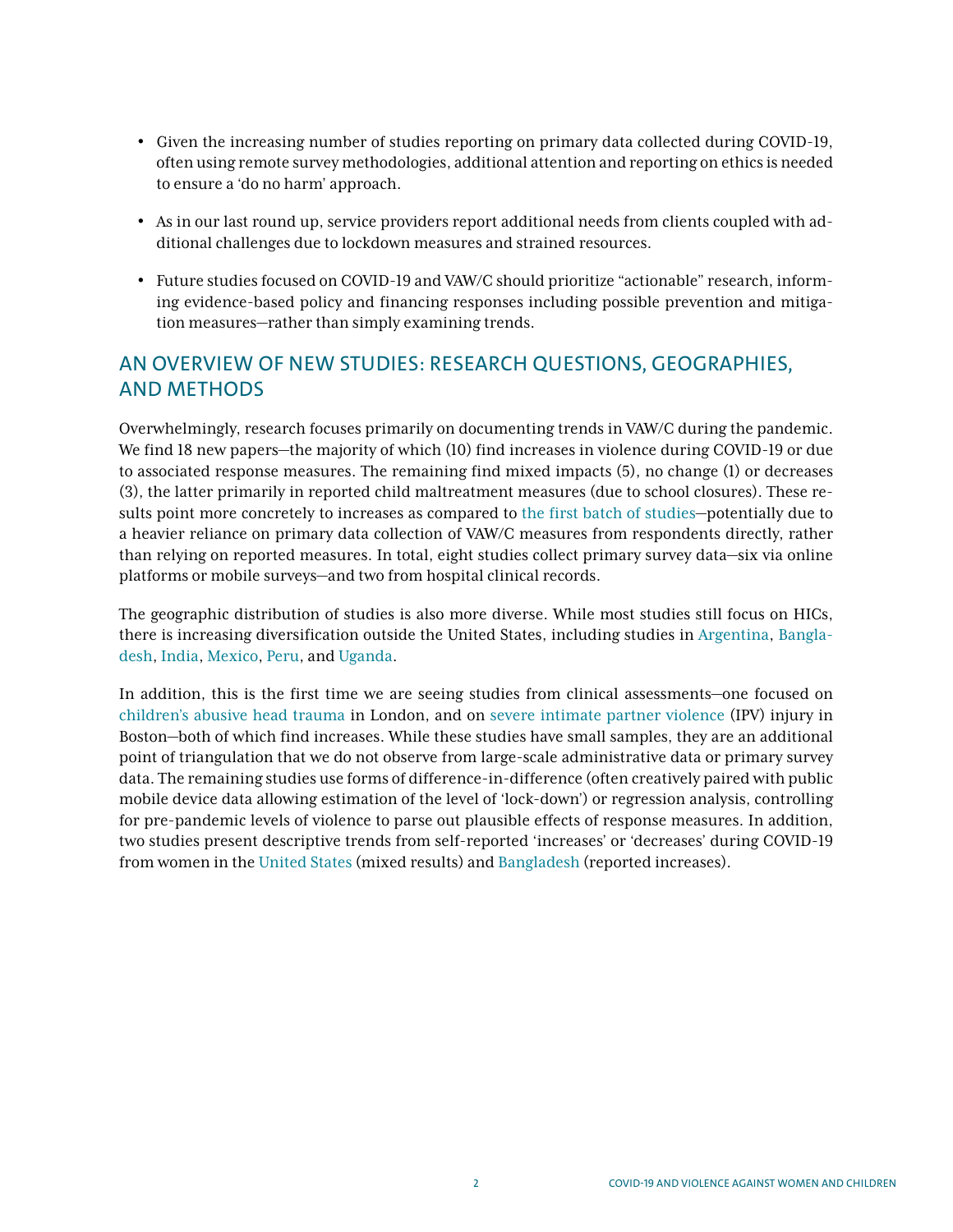|                  | <b>Authors</b>                      | <b>Location</b>                        | Data                                                                                                    | <b>Methods</b>                                                            | Indicator (s)                                               | <b>Finding</b> |
|------------------|-------------------------------------|----------------------------------------|---------------------------------------------------------------------------------------------------------|---------------------------------------------------------------------------|-------------------------------------------------------------|----------------|
| 1                | Agüero, 2020                        | Peru                                   | Phone calls to the<br>national hotline                                                                  | Difference-in-<br>difference                                              | Domestic violence                                           | Increase       |
| $\boldsymbol{2}$ | Anderberg et<br>al. 2020            | London, United<br>Kingdom              | Police reported<br>crime data &<br>Google search data                                                   | Year-month-<br>day, trend &<br>seasonality<br>fixed effects<br>regression | Domestic violence<br>(reported)                             | Increase       |
|                  |                                     |                                        |                                                                                                         |                                                                           | Domestic violence<br>(searched)                             | Increase       |
| 3                | Davis et al.<br>2020                | <b>United States</b>                   | Primary survey<br>data (online<br>survey)                                                               | Multivariate<br>regression                                                | Psychological IPV<br>(victimization)                        | Increase       |
|                  |                                     |                                        |                                                                                                         |                                                                           | Physical IPV<br>(victimization)                             | No change      |
|                  |                                     |                                        |                                                                                                         |                                                                           | Psychological IPV<br>(perpetration)                         | Increase       |
|                  |                                     |                                        |                                                                                                         |                                                                           | Physical IPV<br>(perpetration)                              | Increase       |
| 4                | Gibbons et al.                      | Argentina                              | Primary survey<br>data (online<br>survey)                                                               | Multivariate                                                              | Any IPV                                                     | Increase       |
|                  | 2020                                |                                        |                                                                                                         | regression*                                                               | <b>Emotional IPV</b>                                        | Increase       |
|                  |                                     |                                        |                                                                                                         |                                                                           | Sexual IPV                                                  | Increase       |
|                  |                                     |                                        |                                                                                                         |                                                                           | Physical IPV                                                | Increase       |
| 5                | Gosangi et al.<br>2020              | Boston, United States                  | Women's clinical<br>assessments at<br>the Brigham &<br>Women's Hospital                                 | Multivariate<br>regression                                                | Incidence of physical<br><b>IPV</b>                         | Increase       |
|                  |                                     |                                        |                                                                                                         |                                                                           | Severity of IPV-<br>related injury                          | Increase       |
| 6                | Hamadani et<br>al. 2020             | Rupganj upazila,<br>Bangladesh         | Primary survey<br>data (phone-based)                                                                    | Self-reported<br>trends<br>(descriptive)                                  | <b>Emotional IPV</b>                                        | Increase       |
|                  |                                     |                                        |                                                                                                         |                                                                           | Physical IPV                                                | Increase       |
|                  |                                     |                                        |                                                                                                         |                                                                           | Sexual IPV                                                  | Increase       |
| 7                | Hsu & Henke,<br>2020                | <b>United States</b>                   | Dispatch & crime<br>data from 28 police<br>departments<br>paired with mobile<br>device tracking<br>data | Event study                                                               | Domestic violence                                           | Increase       |
| 8                | Mahmud &<br><b>Riley, 2020</b>      | Kagadi & Kyenjojo<br>districts, Uganda | Primary survey<br>data (phone-based)                                                                    | Individual fixed-<br>effects (pre &<br>post lockdown)                     | Perceptions of<br>village frequency of<br>domestic violence | Increase       |
| 9                | Perez-Vincent<br>& Carreras<br>2020 | Buenos Aires,<br>Argentina             | Phone calls to the<br>national hotline                                                                  | Difference-in-<br>difference                                              | Domestic violence                                           | Increase       |
| 10               | Sidpra et al.<br>2020               | London, UK                             | Children's clinical<br>assessments at<br>the Hospital for<br>Children NHS<br><b>Foundation Trust</b>    | Annual<br>comparison of<br>cases per year<br>(over four years)            | Children's suspected<br>abusive head trauma                 | Increase       |

## **Group A. Papers that measure impacts of COVID-19 or associated response measures on VAW/C**

(continued)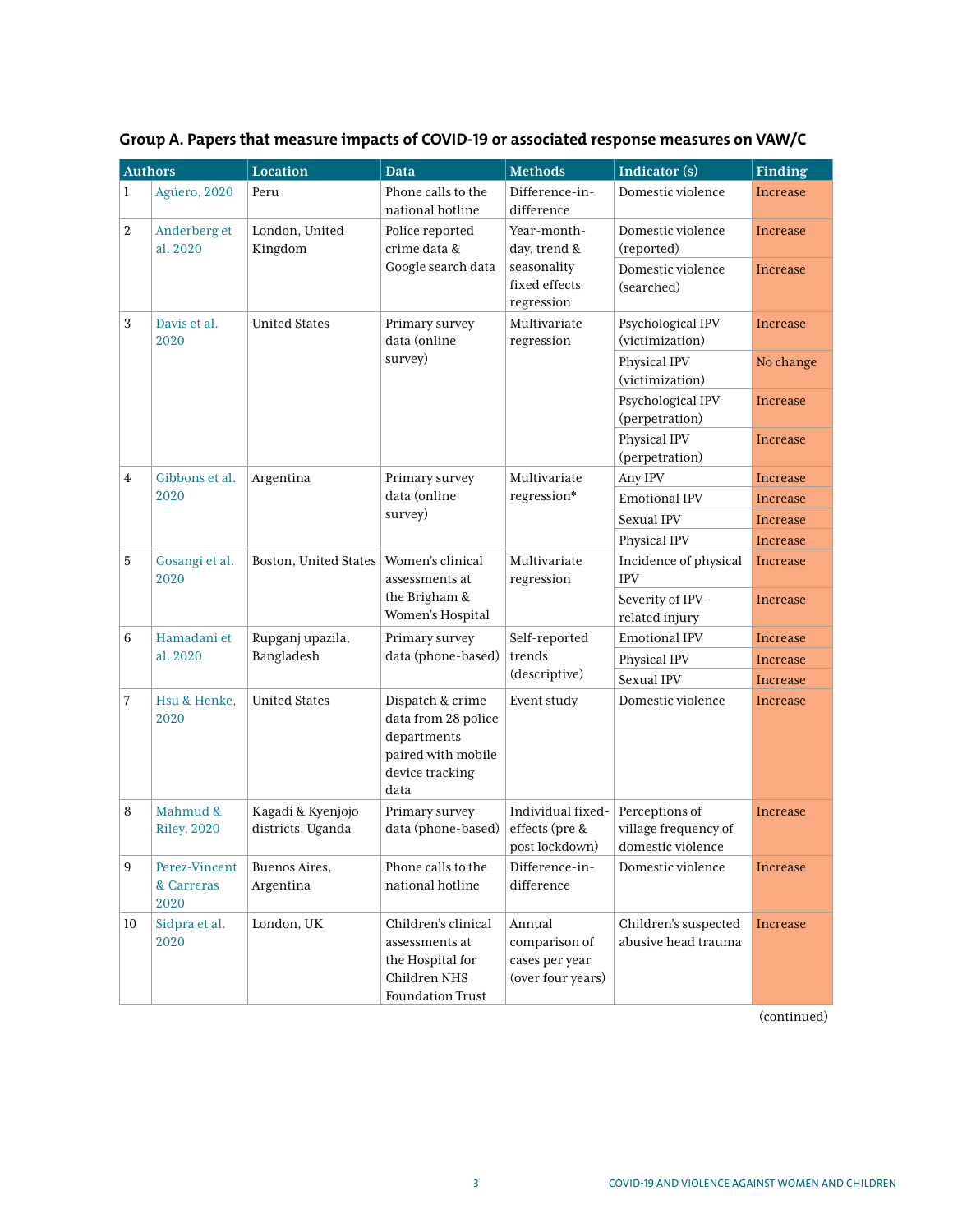#### **Group A. Continued**

| 11 | Arenas-Arroyo                                    | Spain                               | Primary survey                                                                 | Multivariate                                                     | Any IPV                                  | Increase                                                                              |
|----|--------------------------------------------------|-------------------------------------|--------------------------------------------------------------------------------|------------------------------------------------------------------|------------------------------------------|---------------------------------------------------------------------------------------|
|    | et al. 2020                                      |                                     | data (online<br>survey)                                                        | regression*                                                      | Sexual IPV                               | Increase                                                                              |
|    |                                                  |                                     |                                                                                |                                                                  |                                          |                                                                                       |
|    |                                                  |                                     |                                                                                |                                                                  | Psychological IPV                        | Increase                                                                              |
|    |                                                  |                                     |                                                                                |                                                                  | Physical IPV                             | No change                                                                             |
|    |                                                  |                                     | Intimate partner<br>homicide records                                           | Event study                                                      | Female homicide                          | Decrease                                                                              |
| 12 | Bullinger et al.<br>2020a                        | Chicago, United<br><b>States</b>    | Administrative 911<br>calls paired with<br>crime & cell-phone<br>activity data | Difference-in-<br>difference                                     | Domestic violence<br>(service calls)     | Increase                                                                              |
|    |                                                  |                                     |                                                                                |                                                                  | Domestic violence<br>(reports & arrests) | Decrease                                                                              |
| 13 | Jetelina et al.<br>2020                          | <b>United States</b>                | Primary survey<br>data (online<br>survey)                                      | Self-reported<br>trends<br>(descriptive)                         | <b>IPV</b>                               | Mixed (with<br>higher%<br>reporting<br>decreases as<br>compared<br>to increas-<br>es) |
| 14 | Ravindran &                                      | India                               | District-level                                                                 | Difference-in-                                                   | Domestic violence                        | Increase                                                                              |
|    | Shah, 2020                                       |                                     | administrative<br>data on complaints<br>paired with Google<br>data             | difference                                                       | Cybercrime                               | Increase                                                                              |
|    |                                                  |                                     |                                                                                |                                                                  | Harassment                               | Decrease                                                                              |
|    |                                                  |                                     |                                                                                |                                                                  | Sexual assault                           | Decrease                                                                              |
| 15 | Piquero et al.<br>2020                           | Dallas, United States               | Police department<br>reports                                                   | Trend analysis &<br>ARIMA modeling                               | Domestic violence                        | No change                                                                             |
| 16 | Abrams, 2020                                     | Austin, Chicago,<br>Nashville & San | Police crime data,<br>paired with Google                                       | Difference-in-<br>difference                                     | Domestic violence                        | Decrease                                                                              |
|    |                                                  | Francisco, United<br><b>States</b>  | mobility data                                                                  |                                                                  | Rape                                     | Decrease                                                                              |
| 17 | Bullinger et al.<br>2020b                        | Indiana, United<br><b>States</b>    | Child<br>maltreatment                                                          | Difference-in-<br>difference                                     | Child maltreatment<br>(reports)          | Decrease                                                                              |
|    |                                                  |                                     | reports paired<br>with mobile phone<br>movement data                           |                                                                  | Child maltreatment<br>(substantiated)    | Decrease                                                                              |
| 18 | Cabrera-<br>Hernández &<br>Padilla-Romo,<br>2020 | Mexico City                         | Crime reports                                                                  | Synthetic control<br>paired with<br>difference-in-<br>difference | Child maltreatment                       | Decrease                                                                              |

Table notes: Studies are ordered by direction of impact (increases, mixed, no change and decreases) and alphabetical. ARIMA = auto regressive integrated moving average; IPV = intimate partner violence.

\* Regression controls for pre-lockdown experience of IPV (asked via recall) as well as measures of if the woman is in quarantine (lockdown)—Arenas-Arroyo et al. (2020) also include measures for the woman's partner.

## PAPERS THAT MEASURE IMPACTS OF COVID-19 OR ASSOCIATED MEASURES ON VAW/C

1. Using administrative data from the national domestic violence hotline (Linea 100), Agüero finds the incidence of calls during the lockdown is 9 percent higher than pre-lockdown, driven by states with more restricted mobility [[Agüero, 2020](https://ideas.repec.org/p/uct/uconnp/2020-05.html); University of Connecticut Working Paper].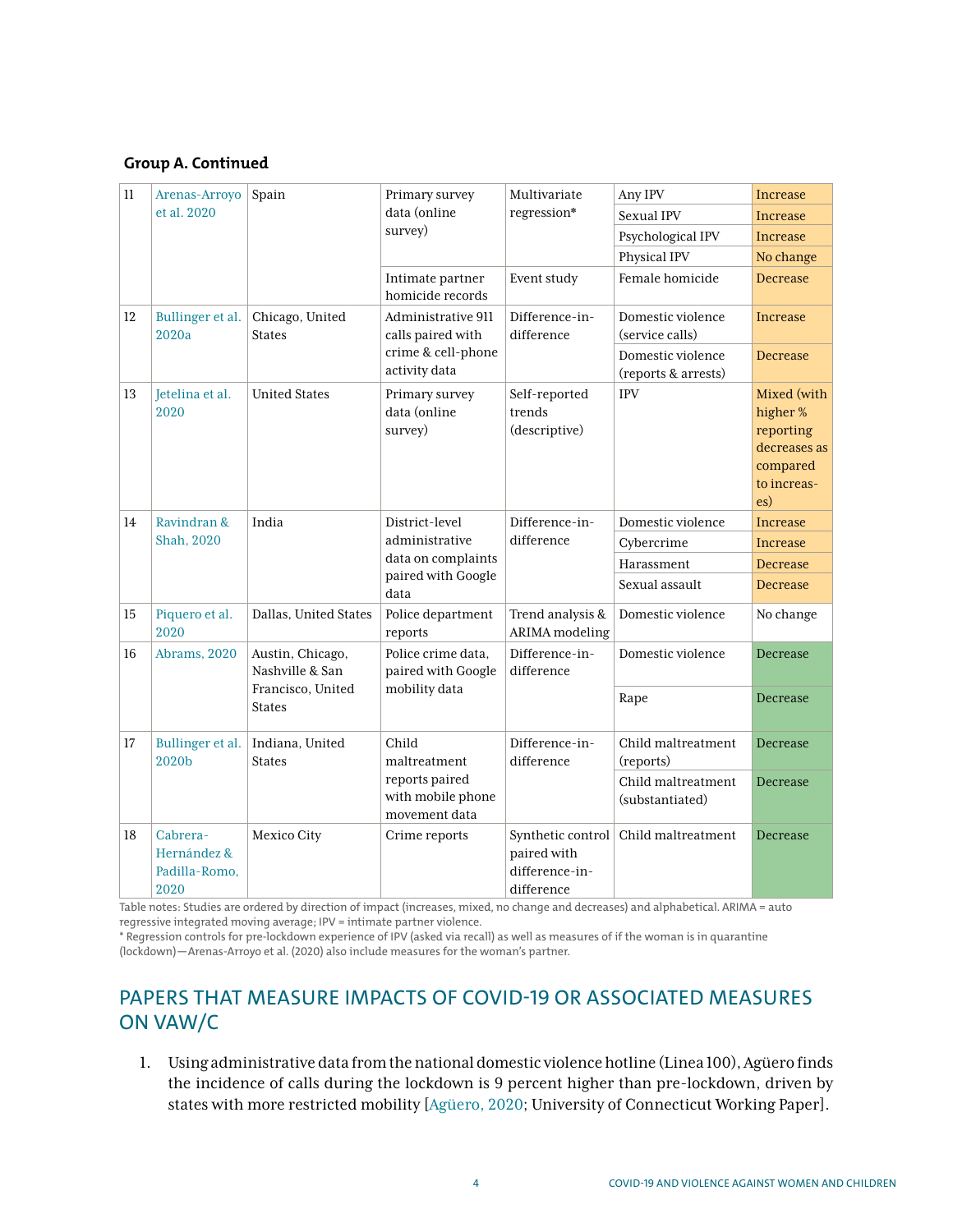- 2. Using data from the London Metropolitan Police Service, combined with Google search data, Anderberg and colleagues find that reported domestic violence increases, accounting for inter-temporal variation. Similar modeling examining internet search-based domestic violence indicators indicate 40 percent increases 3-5 weeks into the lockdown (5-8 times larger than police recorded measures)—explaining modest and mixed effects of existing evidence from reported data [\[Anderberg et al. 2020](https://www.ifs.org.uk/publications/14985); Institute for Fiscal Studies Working Paper].
- 3. Using primary survey data collected online from 2,045 adult men and women in the United States, Davis and colleagues find that individuals with COVID-19 symptoms but denied testing reported higher odds (OR = 3.15) of psychological IPV—and those reported testing positive for COVID-19 reported higher odds (OR = 3.24; 3.02) of perpetrating physical and psychological IPV against a partner [[Davis et al. 2020;](https://www.medrxiv.org/content/medrxiv/early/2020/06/09/2020.06.08.20125914.full.pdf) MedRxiv].
- 4. Using primary survey data collected via a web-based survey from approximately 1,500 women in May 2020, Gibbons and colleagues find quarantine is associated with overall increases in IPV, including emotional IPV (12 percent), physical IPV (23 percent) and sexual IPV (35 percent)—potentially driven by increased time spent with partners and decreases in partner's income [\[Gibbons et al. 2020;](https://publications.iadb.org/en/covid-19-lockdowns-and-domestic-violence-evidence-from-two-studies-in-argentina) IDB Technical Note].
- 5. Using data on 342 victims of IPV presenting at the Brigham and Women's Hospital in Boston in the seven week window from March to May over the past three years, Gosangi and colleagues find an increase in the incidence of IPV during the pandemic as compared to previous years, as well as an increase in severe and very severe grade injuries [\[Gosangi et al. 2020](https://pubs.rsna.org/doi/pdf/10.1148/radiol.2020202866); Radiology].
- 6. Using data from 2,174 women interviewed via mobile phone in a follow-up to a trial in the Rupganj upazila (an administrative region) in Bangladesh, Hamadani and colleagues find that among who women report experiencing emotional, physical and sexual IPV, self-reported increases occurred since lockdown, including over 50 percent of the sample reporting increased emotional and moderate physical IPV [[Hamadani et al. 2020](https://www.thelancet.com/journals/langlo/article/PIIS2214-109X(20)30366-1/fulltext); Lancet Global Health].
- 7. Using data from 28 police departments in 27 United States cities (18 states), paired with mobile phone tracking data, Hsu and Henke use event study methods to estimate an increase of approximately 6 percent in domestic violence incidents after local stay-at-home orders—this equates to approximately 24,000 cases if extrapolated to the entire country [[Hsu & Henke,](https://papers.ssrn.com/sol3/papers.cfm?abstract_id=3646299)  [2020;](https://papers.ssrn.com/sol3/papers.cfm?abstract_id=3646299) Howard University Department of Economics Working Paper].
- 8. Using data from 1,386 women collected via mobile phones in rural Uganda, Mahmud and Riley analyze a proxy for domestic violence—the perceived number of times per month men in the village beat, slap or act physically violent towards their wives. TThey find perceived increases of 0.62 times for village-level physical violence post-lockdown. This increase is corroborated by an increase in arguments, decrease in quality of life and decrease in economic standing of households post-lockdown [[Mahmud & Riley, 2020;](https://emmaalriley.files.wordpress.com/2020/05/rtv_covid_19-17.pdf) Working Paper].
- 9. Using administrative data from the national domestic violence hotline (Linea 137) in Buenos Aires, Argentina, Perez-Vincent and Carreras find lockdown restrictions led to a 28 percent increase in calls, mainly related to psychological violence [\[Perez-Vincent & Carreras, 2020](https://publications.iadb.org/en/covid-19-lockdowns-and-domestic-violence-evidence-from-two-studies-in-argentina); IDB Technical Note].
- 10. Using primary survey data collected online from approximately 8,900 women during May and June, Arenas-Arroyo and colleagues model IPV during lockdown as a function of pre-lockdown IPV and other covariates, finding increases in overall IPV (23 percent) driven by sexual and psy-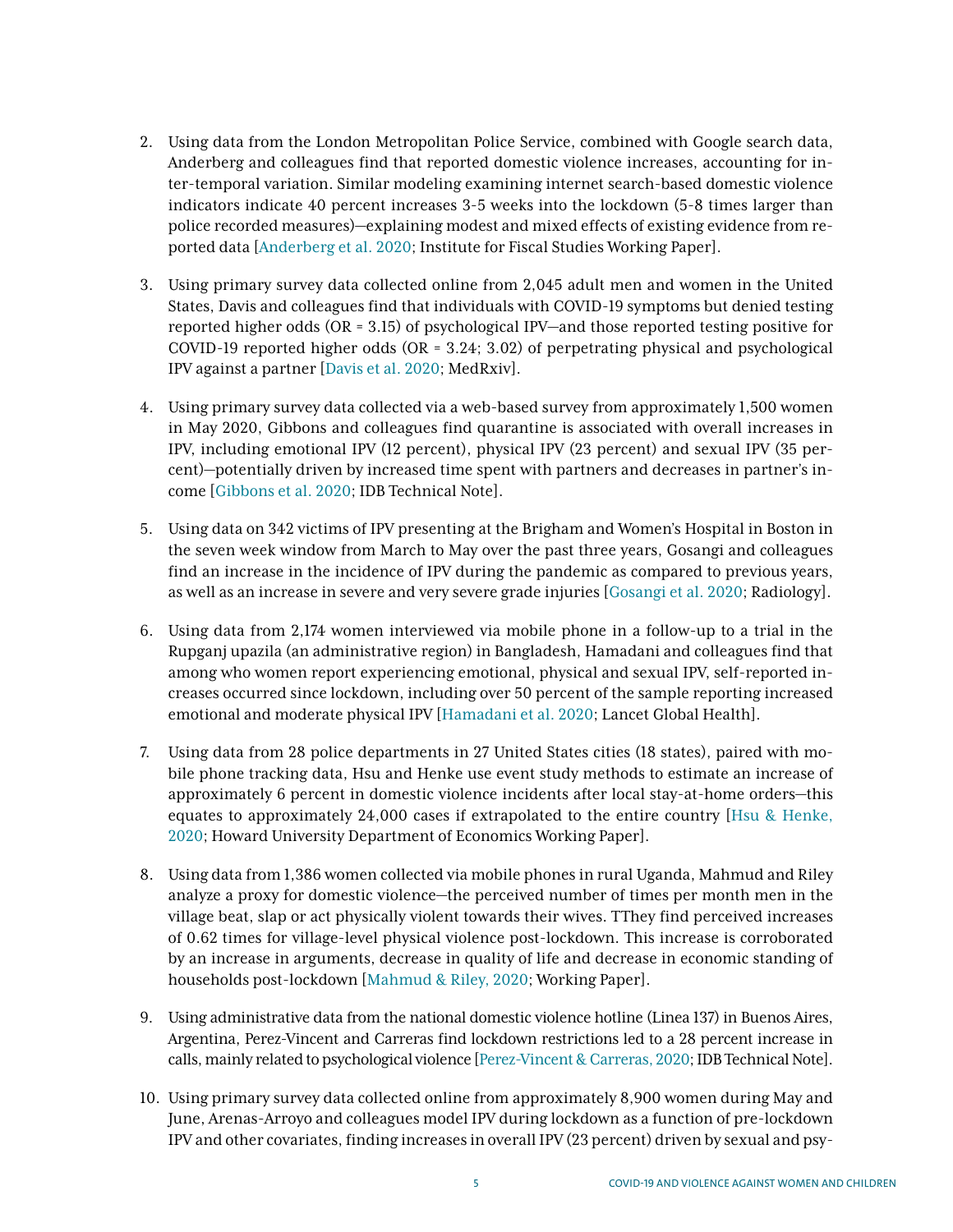chological IPV—but no changes in physical IPV. These increases are larger when both partners are in lockdown and under economic stress [[Arenas-Arroyo et al. 2020;](http://ftp.iza.org/dp13570.pdf) IZA Discussion Paper].

- 11. Comparing suspected cases of children's head trauma caused by abuse from clinical intakes at the Hospital for Children NHS Foundation Trust in London, Sidpra and colleagues find 10 cases over the March – April period, an increase of 1493 percent as compared to the previous 3 years [[Sidpra et al. 2020;](https://adc.bmj.com/content/early/2020/06/30/archdischild-2020-319872) Archives of Disease in Childhood].
- 12. Using administrative 911 calls paired with police reports for domestic violence and cell phone block-level activity data, Bullinger and colleagues find stay-at-home orders increased calls, however decreased official reports (by 8.7 percent) and arrests (by 26.3 percent)—this implies that nearly 1,000 cases of domestic violence went underreported during March and April [[Bullinger et al. 2020a;](https://apackham.github.io/mywebsite/COVID_crime_webversion.pdf) Working Paper].
- 13. Using primary data collected via online survey in the United States during two weeks of April among adults, Jetelina and colleagues find 18 percent screened positive for IPV—of which 54 percent reported no change during the pandemic, while 17 percent reported IPV worsened and 30 percent reported it got better [\[Jetelina et al. 2020;](https://injuryprevention.bmj.com/content/early/2020/09/01/injuryprev-2020-043831) Injury Prevention].
- 14. Using administrative data from complaints received by the National Commission for Women in India, Ravindran and Shah compare variation across time and intensity of lock-downs and find increases in domestic violence (0.47 SD) and cyber crime, but decreases in harassment and sexual assault (both 0.4 SD). [\[Ravindran & Shah, 2020](https://www.nber.org/papers/w27562); NBER Working Paper, check out the additional [blog post](https://blogs.worldbank.org/impactevaluations/using-district-variation-covid-19-lockdowns-india-assess-their-impact-violence)].
- 15. Using domestic violence reports from the Dallas Police Department in Texas, Piquero and colleagues conduct trend and ARIMA modeling over the January – April period, finding a shortterm spike two-weeks after the stay-at-home orders, followed by a decrease thereafter. However, because these changes are often not statistically significant and appear to be at least partially accounted for by existing trends, they can be interpreted as no changes [\[Piquero et al. 2020](https://link.springer.com/article/10.1007%2Fs12103-020-09531-7); American Journal of Criminal Justice].
- 16. Using data from police crime reports from Austin, Chicago, Nashville and San Francisco, paired with Google mobility data, Abrams conducts difference-in-difference analysis based on both timing of mobility drop and comparison to past years, finding decreases in domestic violence reports (17.5 percent) and reported rape (38.3 percent) [\[Abrams, 2020;](https://scholarship.law.upenn.edu/faculty_scholarship/2204/) University of Pennsylvania Research Paper].
- 17. Using child maltreatment reports form Indiana's Department of Child Services, paired with mobile phone movement data, Bullinger and colleagues find declines in reports and substantiated child maltreatment in April and May—likely due to school closures and thus decline in teachers and administrators' observation and report of abuse. However areas with higher stayat-home rates had higher rates of maltreatment (driven by neglect) as compared to those that stayed home less [[Bullinger et al. 2020;](https://poseidon01.ssrn.com/delivery.php?ID=927103126008003090096029114094088011118033030042010043122095074030065124094090117010026005017013006005055071122100126000101090055066031061002121125112127082080089116004008057001082105107025124066122064098121123082065080012013105085124099102064028022092&EXT=pdf) SSRN Working Paper].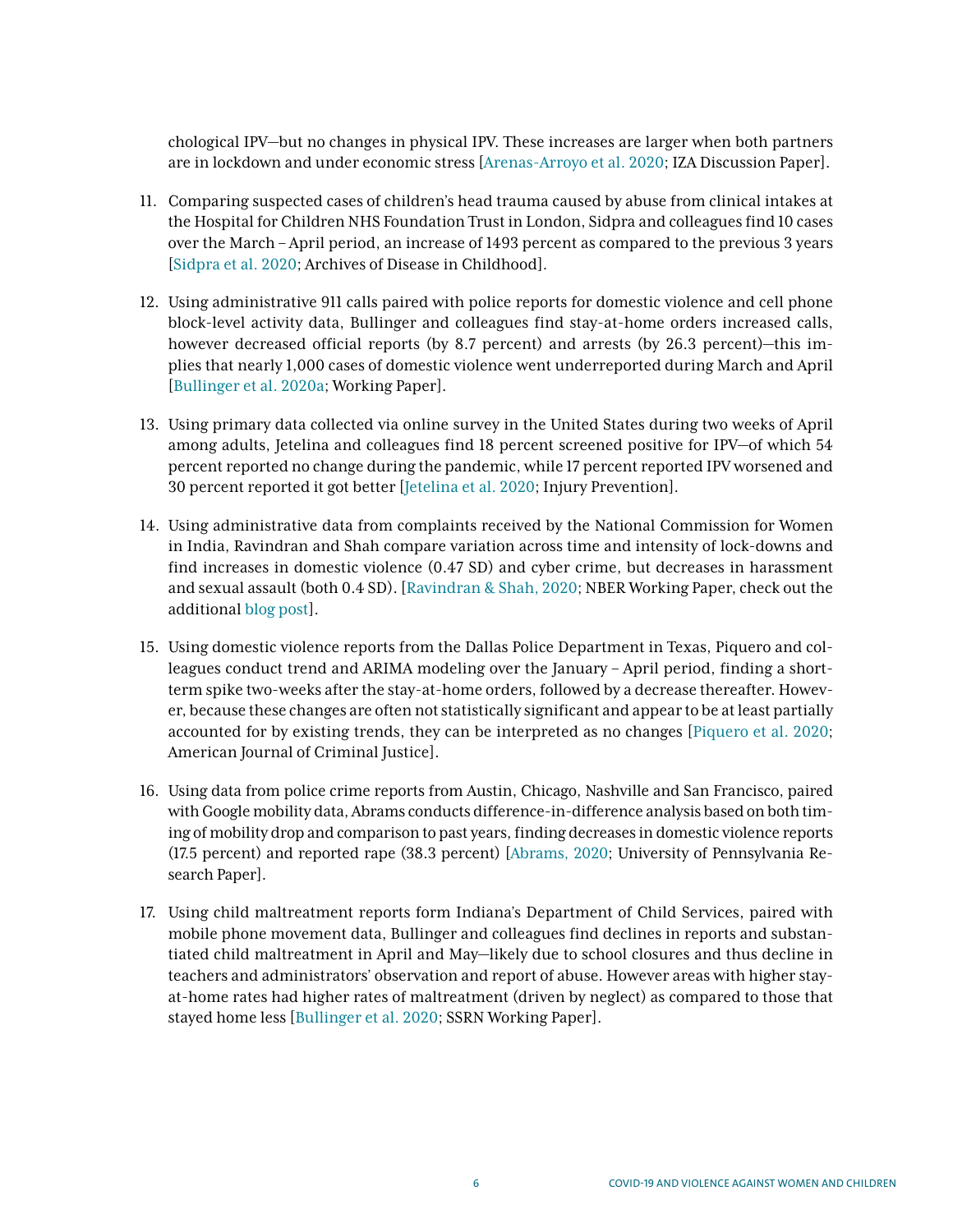18. Using child maltreatment incident reports in Mexico City, Cabrera-Hernández and Padilla-Romo use synthetic control and difference-in-difference methodologies to find decreases of 21-30 percent with larger reductions among girls and in higher poverty municipalities. They hypothesize these decreases are due to school closures [\[Cabrera-Hernández and Padilla-Romo, 2020](https://ideas.repec.org/p/ten/wpaper/2020-02.html); University of Tennessee Working Paper].

## ADDITIONAL PAPERS EXPLORE EXPERIENCE OF VAW/C DURING COVID-19, INCLUDING INTERVENTIONS AND HELP-SEEKING DYNAMICS

Five papers explore the experience of VAW/C during COVID-19 from a diverse range of methodologies—including questions around prevalence, mechanisms, intervention campaigns, help-seeking and linkages with other wellbeing outcomes. These studies all collect primary data, including a qualitative multi-country study interviewing adolescent girls and boys via mobile phones paired with [participatory](https://www.odi.org/publications/17043-gage-virtual-research-toolkit-qualitative-research-young-people-their-covid-19-experiences)  [methods](https://www.odi.org/publications/17043-gage-virtual-research-toolkit-qualitative-research-young-people-their-covid-19-experiences) in Bangladesh, Ethiopia, Palestine and Jordan. We separate these papers from those summarized above because, though they do not measure the impact of COVID-19 per se, they present related, descriptive information that has the potential to inform a rich set of questions around women and children's experiences. For example, [Jones and colleagues](https://www.gage.odi.org/publication/i-have-nothing-to-feed-my-family-covid-19-risk-pathways-for-adolescent-girls-in-low-and-middle-income-countries/) document narratives of girls experiencing increased tensions inside the home—including violence from diverse perpetrators—particularly married girls. In addition, [Colagrossi and colleagues](https://papers.ssrn.com/sol3/papers.cfm?abstract_id=3643922) aim to disentangle the effects of a media campaign aiming at increasing domestic violence help-seeking via the national toll-free helpline in Italy.

|                | <b>Authors</b>            | <b>Location</b>                                 | Data                                                                           | <b>Sample size</b>                             | <b>Key findings</b>                                                                                                                                                                                                                                                                                                                                     |
|----------------|---------------------------|-------------------------------------------------|--------------------------------------------------------------------------------|------------------------------------------------|---------------------------------------------------------------------------------------------------------------------------------------------------------------------------------------------------------------------------------------------------------------------------------------------------------------------------------------------------------|
| 1              | Boxall et al.<br>2020     | Australia                                       | Primary survey<br>data (online<br>survey)                                      | 15.000 women                                   | Approximately 4.6% of women reported expe-<br>riencing physical or sexual IPV, 5.8% coercive<br>control and 11.6% at least one form of emotional<br>abuse, harassing or controlling behavior in the<br>past 3 months. Two-thirds reported escalation<br>of violence during this period. Women reported<br>safety concerns as a barrier to help-seeking. |
| $\overline{2}$ | Colagrossi<br>et al. 2020 | Italy                                           | Helpline calls                                                                 | Approx. 18,650<br>calls per year               | Calls to the toll-free 1522 helpline increased<br>100 percent in the first week of a domestic<br>violence campaign, and almost 300 percent<br>the fifth week of the campaign using an event<br>study methodology. These increases are lower<br>in areas where women's employment and<br>share of women holding office are lower.                        |
| 3              | Jones et al.<br>2020      | Bangladesh, Pal-<br>estine, Ethiopia,<br>Jordan | Primary qualita-<br>tive data (phone<br>interviews, focus<br>groups & diaries) | Varies (ranging<br>from 33-449<br>per country) | Adolescent girls, particularly married girls<br>reported high tensions in the home and a<br>small number reported violence from hus-<br>bands, brothers and fathers. Adolescent boys<br>(Bangladesh) were at risk of police violence<br>if they did not adhere to lockdown and social<br>distancing measures.                                           |
| $\overline{4}$ | Lindberg et<br>al. 2020   | <b>United States</b>                            | Primary survey<br>data (online<br>survey)                                      | 2,009 adult<br>women                           | Approximately 16 percent of women reported<br>experiencing IPV in 2020 (to date); Among<br>these, 33 percent reported having trouble or<br>being unable to seek IPV services.                                                                                                                                                                           |
| 5              | Raj et al.<br>2020        | California, Unit-<br>ed States                  | Primary survey<br>data (online<br>survey)                                      | 2,081 adults                                   | For individuals under lockdown, history of<br>IPV and sexual violence were associated with<br>greater mental health symptom severity in a<br>representative sample of adults.                                                                                                                                                                           |

#### **Group B. VAW/C dynamics during COVID-19**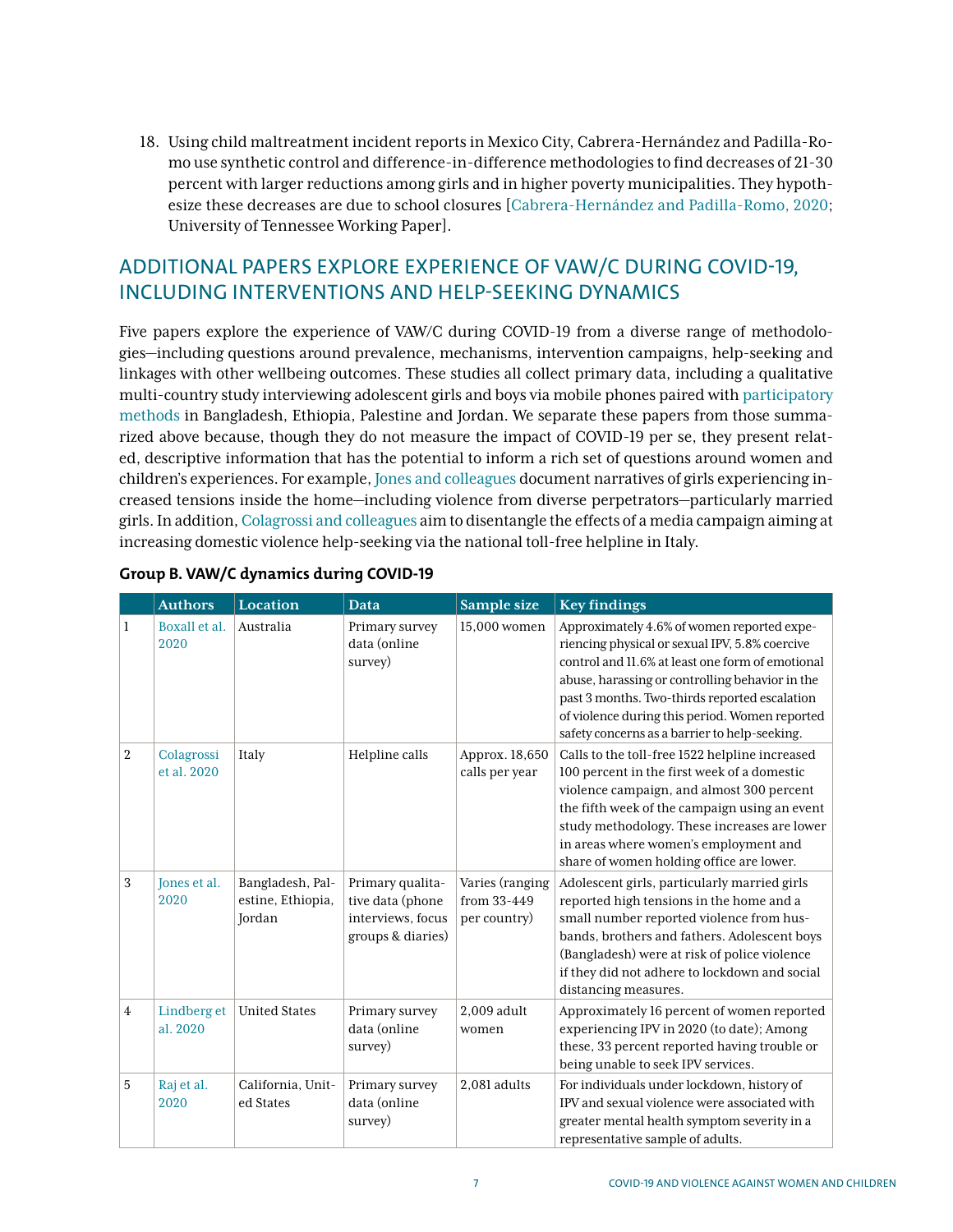## PAPERS EXPLORING EXPERIENCES OF VAW/C DURING COVID-19

- 1. Using primary data collected via online survey in Australia during May among a representative sample of 15,000 adult women, Boxall and colleagues find reported levels of IPV are 6.4 percent to 11.6 percent for physical or sexual IPV and emotional abuse, harassing or controlling behavior in the last 3 months, respectively. Additionally, two-thirds of women reporting IPV indicate an escalation of violence during this period, and safety concerns as a barrier to help-seeking [[Boxall et al. 2020](https://www.aic.gov.au/sites/default/files/2020-07/sb28_prevalence_of_domestic_violence_among_women_during_covid-19_pandemic.pdf); Australian Institute of Criminology Statistical Bulletin].
- 2. Using calls to the toll-free 1522 helpline, Colagrossi and colleagues use event study estimators to examine the effect of the 'Libera puoi' campaign to support domestic violence survivors finding an increase in 100 percent in the first week of the campaign, and nearly 300 percent increase in the fifth week of the campaign. Although they are not able to fully disentangle the role of the campaign versus the extended effects of the lockdown, their results suggest a role for media in domestic violence reporting [[Colagrossi et al. 2020](https://papers.ssrn.com/sol3/papers.cfm?abstract_id=3643922); Working paper].
- 3. Using primary data collected via mobile phones among adolescents as part of the Gender and Adolescent Global Evidence study (Bangladesh, Palestine, Ethiopia and Jordan), Jones and colleagues find that adolescent girls, and particularly those who are married, report higher tensions at home, including some who report experiencing violence inflicted by their husbands, brothers and fathers. In Bangladesh, adolescent boys report experiencing violence from the policy for not adhering to lockdown and social distancing measures [\[Jones et al. 2020;](https://www.gage.odi.org/publication/i-have-nothing-to-feed-my-family-covid-19-risk-pathways-for-adolescent-girls-in-low-and-middle-income-countries/) GAGE technical report].
- 4. Using an online survey administered to 2,009 adult women with previous births (aged 18-49) Lindberg and colleagues document 17 percent of women reporting IPV so far during 2020, and 33 percent of those reporting challenges accessing IPV services [\[Lindberg et al. 2020](https://www.guttmacher.org/report/early-impacts-covid-19-pandemic-findings-2020-guttmacher-survey-reproductive-health); Guttmacher Institute Report].
- 5. Using primary data collected via online survey in the two weeks post-stay-at-home order in representative sample of adults in California, Raj and colleagues find 15.5 percent report a history of IPV and 10.1 person report a history of sexual violence. These factors are associated with greater mental health symptom severity in multivariate regression models [\[Raj et al. 2020](https://www.thelancet.com/journals/eclinm/article/PIIS2589-5370(20)30264-9/fulltext); EClinicalMedicine].

## A FINAL GROUP: ANALYSIS OF VAW/C SERVICE PROVISION

A final group of recently released studies reflect the experiences of service providers, including staff and volunteers at shelters, hotlines, information centers, and other touchpoints that survivors rely on for support. These new studies confirm what was suggested by those we previously reviewed – that in spite of demand for VAW/C services mostly increasing across contexts, those on the frontlines positioned to support survivors face challenges related to lockdown measures and resource constraints that allow them to meet this increased need, all while seeking to adjust the services they provide to the changing circumstances.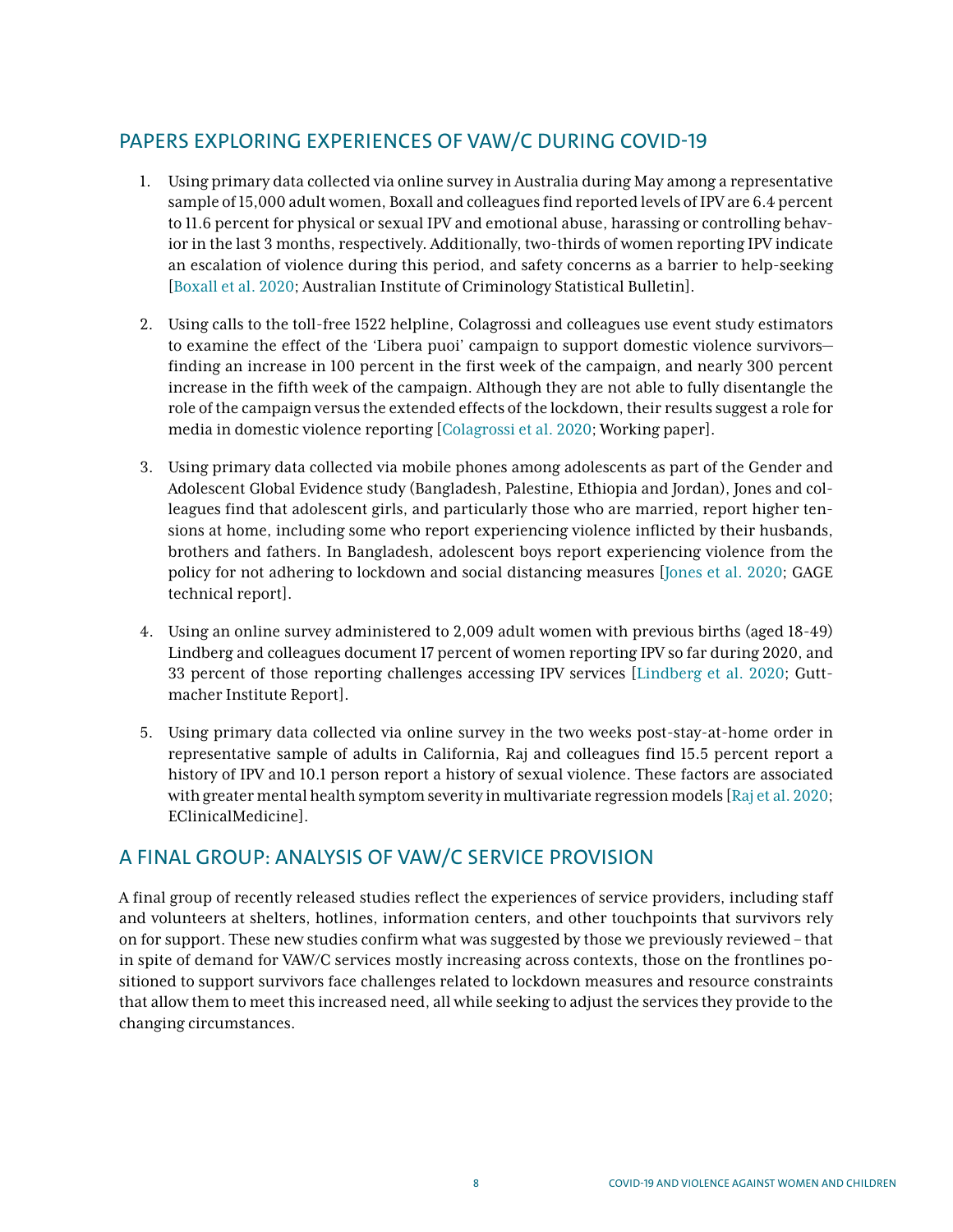|  |  | Group C. Surveys of VAW/C service providers |
|--|--|---------------------------------------------|
|--|--|---------------------------------------------|

|                | <b>Authors</b>                              | <b>Location</b>         | Data                                                                                     | Sample size                                     | <b>Key findings</b>                                                                                                                                                                                                                                                                                     |
|----------------|---------------------------------------------|-------------------------|------------------------------------------------------------------------------------------|-------------------------------------------------|---------------------------------------------------------------------------------------------------------------------------------------------------------------------------------------------------------------------------------------------------------------------------------------------------------|
| 1              | Trudell &<br>Whitmore, 2020                 | Canada                  | Primary data of<br>shelter staff &<br>volunteers (online<br>survey)                      | 376 respondents                                 | 42 percent of respondents report<br>changes in the prevalence and severity<br>of violence, with 82 percent of this<br>group reporting an increase in both. In<br>addition, 81 percent report increased<br>job-related stress, and 23 percent report<br>concerns about shelters' financial<br>resources. |
| $\overline{2}$ | <b>GBV Sub-Cluster</b><br><b>Iraq, 2020</b> | Iraq                    | Primary data<br>(online survey)                                                          | 49 national and<br>international<br><b>NGOs</b> | 65 percent of service provision points<br>report an increase in GBV, with 94<br>percent of these reporting an increase<br>in domestic violence. The vast majority<br>report increases in survivors' financial<br>constraints and stress levels.                                                         |
| 3              | Overlien 2020                               | Norway                  | Primary data<br>among violence<br>refuges (online<br>survey)                             | 46 refugese                                     | 56 reported reductions in requests<br>from clients, but fear this is due to<br>underreporting. 83 percent report<br>particular concerns about VAC. In<br>addition, 90 percent report making<br>adjustments to service provision.                                                                        |
| $\overline{4}$ | Bagwell-Gray &<br><b>Bartholmey 2020</b>    | United<br><b>States</b> | Primary qualitative<br>data (interview<br>with violence<br>practitioner &<br>researcher) | Dialogue with<br>one practitioner               | A practitioner provides perspective on<br>how COVID-19 has exacerbated already-<br>present challenges facing violence<br>survivors, limiting survivors' financial<br>security and access to networks, and how<br>service provision (and research) must<br>respond accordingly.                          |
| 5              | <b>UNICEF, 2020</b>                         | Global                  | Primary survey<br>data (online survey<br>of UNICEF country<br>offices)                   | 136 offices (out<br>of a possible<br>157)       | 66 percent of offices report a disruption<br>in VAC-related services. In addition,<br>70 percent of offices report instituting<br>mitigation measures and adaptive<br>responses.                                                                                                                        |

## PAPERS SURVEYING SERVICE PROVIDERS AROUND VAW/C

- 1. Surveying 376 staff and volunteers from Canadian shelters, Trudell and Whitmore document that 42 percent of respondents report changes in the prevalence and severity of violence they observe, with 82 percent of this group reporting an increase in both. Service providers also report the adaptations they have made to provide support to survivors, including through the use of personal protective equipment (PPE) and technology to connect with survivors through virtual channels. The vast majority report fear around health risks (84 percent) and increased stress (81 percent), and 23 percent report concerns about shelters' financial resources [\[Trudell](http://www.anovafuture.org/wp-content/uploads/2020/08/Full-Report.pdf)  [and Whitmore 2020;](http://www.anovafuture.org/wp-content/uploads/2020/08/Full-Report.pdf) Technical Report].
- 2. The GBV Sub-Cluster in Iraq, drawing upon data from 39 NGOs (36 national and 13 international), covering 109 service points across the country (both stationary and mobile), document that 65 percent of service provision points reported an increase in GBV, with 94 percent of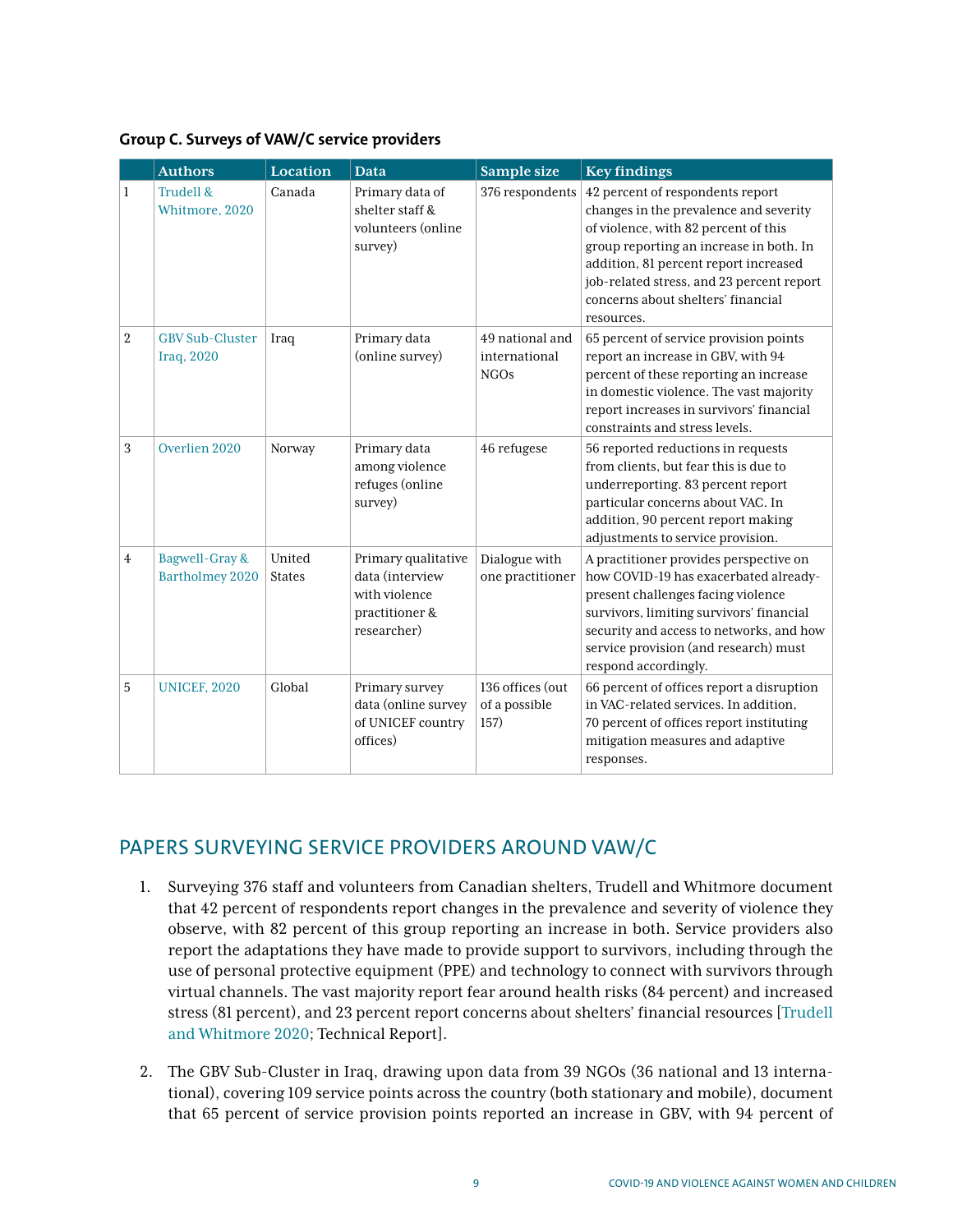these reporting an increase in domestic violence. Nearly all (87 percent) of service points were subject to movement restrictions, with 94 percent reporting survivors' increased financial constraints, 92 percent reporting increases in their stress levels, 64 percent an absence of cash assistance/livelihoods support, 53 percent a lack of legal support, and 43 percent a lack of secure shelter [\[GBV Sub-Cluster Iraq 2020](https://www.humanitarianresponse.info/en/operations/iraq/assessment/gbv-sub-cluster-rapid-assessment-impact-covid-19-outbreak-gender-based); Technical Report].

- 3. Overlien surveys representatives from all 46 violence refuges in Norway, 56 percent of whom report reductions in requests from clients – but suspect that this is a result of underreporting due to lockdown restrictions. 83 percent of respondents report particular concerns about increased violence against children, with 90 percent reporting making adjustments to their services in light of COVID-19 [\[Overlien 2020;](https://onlinelibrary.wiley.com/doi/10.1002/car.2650) Child Abuse Review].
- 4. A "conversation" between a researcher and a practitioner explores how COVID-19 has exacerbated already-present challenges facing violence survivors, including those related to joblessness, homelessness, and isolation, which due to economic strains and lockdown measures have worsened, limiting survivors' financial security and access to networks. They discuss the importance of adjusting service provision to address these challenges and emphasize the importance of collaboration between researchers and practitioners [\[Bagwell-Gray and Barthol](https://doi.apa.org/fulltext/2020-38899-001.html)[mey 2020](https://doi.apa.org/fulltext/2020-38899-001.html); Psychological Trauma: Theory, Research, Practice and Policy].
- 5. A survey of 136 UNICEF country offices (covering countries where 82 percent of the world's children live) reveals that 66 percent of offices reported a disruption in VAC-related services, including household visits, case management services, and violence prevention programs. 70 percent of offices report instituting mitigation measures and adaptive responses, including providing mobile support services (Guinea-Bissau), training 911 operators to respond to children's calls (Mexico) and offering new channels for reporting, such as through WhatsApp (Kazakhstan) [[UNICEF 2020](https://data.unicef.org/resources/protecting-children-from-violence-in-the-time-of-covid-19-brochure/); Brochure].

## WHAT CAN WE LEARN FROM THIS EVIDENCE, AND WHAT DO WE STILL NEED TO KNOW?

Having reviewed 44 papers in total, we can assert with increased confidence based on rigorous studies that COVID-19 and its related policy response measures are driving increases in VAW/C in many settings. For example, of 30 studies aiming to investigate changes in VAW/C, 13 show increases (43 percent), in addition 8 (27 percent) show mixed findings, indicating increases in at least one measure. However, this evidence is far from straightforward, with variation in data, context, time period examined and methodology driving differing results. Fortunately, several new papers aim to help unpack some of these differences, for example, analyzing multiple outcomes across data sources—such as [con](https://www.ifs.org.uk/publications/14985)[trasting effects between police reports and internet searches](https://www.ifs.org.uk/publications/14985), or examining how [reported data varies](https://www.nber.org/papers/w27562.pdf)  [according to attitudes condoning IPV](https://www.nber.org/papers/w27562.pdf).